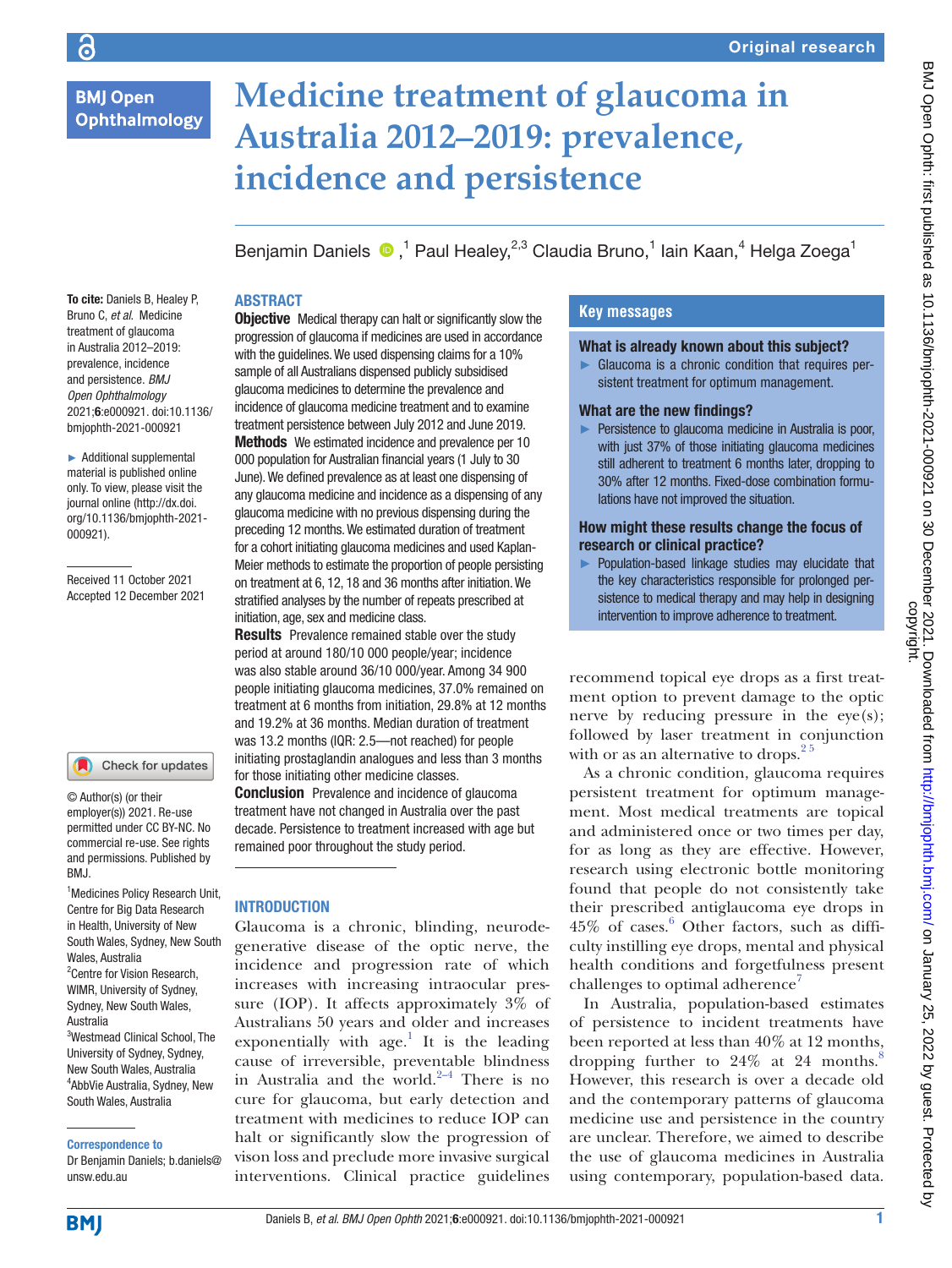a

We detailed the incidence and prevalence of glaucoma therapy between 2012 and 2019 and estimated the persistence to glaucoma treatment in a cohort of people initiating glaucoma medicines.

#### DATA SOURCES AND METHODS Study setting and data

Australia maintains a publicly funded, universal healthcare system entitling all citizens and eligible residents to subsidised prescription medicines through the Pharmaceutical Benefits Scheme (PBS). PBS dispensing claims are processed and recorded by Services Australia, which also maintains a data set of these claims for a randomly selected 10% sample of PBS-eligible Australians used for research and planning purposes. $9^{10}$  These deidentified, population-based individual-level data include demographic information (sex, year of birth and PBS beneficiary status) and records of dispensed prescription medicines, including the name of medicine, date of dispensing, the number of repeats originally prescribed (prescribers may write out how many prescriptions a patient may fill before the patient needs to return to the doctor for another prescription; zero to six repeats are permitted) and prescriber specialty.

In Australia, once a medicine is PBS subsidised, the government bears the cost, less a copayment. $^9$  The copayment for a PBS medicine depends on an individual's PBS beneficiary status: general beneficiaries, comprising the majority of all PBS beneficiaries, are required to pay up to AUD\$41 for each dispensed medicine (for medicines costing less than this amount, general beneficiaries pay the full cost); concessional beneficiaries (people 65 years and older, low-income earners and others receiving government entitlements) pay AUD\$6.60/medicine. Private insurance does not provide reimbursement for medicines already subsidised through public programmes, and our data likely capture the vast majority of glaucoma medicines dispensed in Australia.

#### Medicines of interest

We included all antiglaucoma preparations as defined by the WHO Anatomical Therapeutic Chemical classification S01E, publicly subsidised in Australia through the PBS and dispensed between 1 July 2012 and 30 June 2019 [\(online supplemental table A\)](https://dx.doi.org/10.1136/bmjophth-2021-000921). We considered fixed-dose combinations (FDCs) as distinct medicines as opposed to their component medicines.

#### Study design and outcomes of interest

We used a drug utilisation design to examine annual trends in treatment prevalence and incidence for all glaucoma medicines dispensed to adults  $(\geq 18$  years of age) in Australia through the PBS between 1 July 2012 and 30 June 2019 (the study period). We grouped dispensings by Australian financial years (1 July to 30 June) and refer to each year by the calendar year ending the financial year (ie, 1 July 2013 to 30 June 2014 as 2014).

# Prevalence of glaucoma medicine treatment

We calculated the annual prevalence of treatment (per 10 000 population) as the number of people dispensed a PBS-listed glaucoma medicine at least once in each year. We used the 1 December population estimates from the Australian Bureau of Statistics (ABS) for each year as the denominator.<sup>11</sup> As our data are based on a 10% sample of the Australian population, we divided the ABS population estimates by 10.

#### Incidence of glaucoma medicine treatment

We calculated the annual incidence of treatment (per 10 000 population) as the number of people dispensed a glaucoma medicine after a period of at least 12 months during which no such medicines were dispensed, divided by the estimated 1 December Australian population for each year (adjusted for the 10% sample as for prevalence). As this analysis requires a 12-month lookback period to determine new medicine use, we calculated incidence estimates for years 2014–2019. We calculated both prevalence and incidence overall and stratified by sex, age group (broken into unequal age groupings to provide more detail for older aged patients: 18–34, 35–49, 50–64, 65–74, 75–84, 85+ years) and medicine class.

#### Treatment persistence

We used a cohort design to examine persistence to glaucoma treatment among people who initiated treatment between 2014 and 2019 (incident medicine users). We identified our incident cohort as those dispensed a glaucoma medicine with no dispensings of glaucoma medicines during the preceding 12 months. We defined persistence as time on glaucoma medicine treatment and estimated time on treatment based on dispensings grouping sequential dispensings into periods of time from the first dispensing date until the last dispensing date, plus 30 days or the number of days to death or the end of the study period, whichever was sooner. We considered a period of >90 days between dispensings as a break in treatment, with a subsequent dispensing >90 days later beginning a new treatment episode. The PBS 10% data set only includes the year of death and we estimated the time of death by applying a previously validated proxy for PBS data.<sup>12</sup> We censored people who died during follow-up or who were still on treatment at the end of the study period (30 June 2019). We examined the duration of the initiated treatment (until a 90-day gap/treatment break between dispensings, death or censor), allowing people to switch medicine classes as long as the switch was within 90 days of the previous dispensing. As a sensitivity analyses, we varied the period of time used to define the end of a treatment episode, substituting >30 and >180 days to define a treatment break.

We estimated the duration of the first initiated treatment course using Kaplan-Meier methods, presented as the median number of months and IQR. We determined the proportion  $(\%)$  of people who remained on the initiated treatment episode at 6 months, 12 months,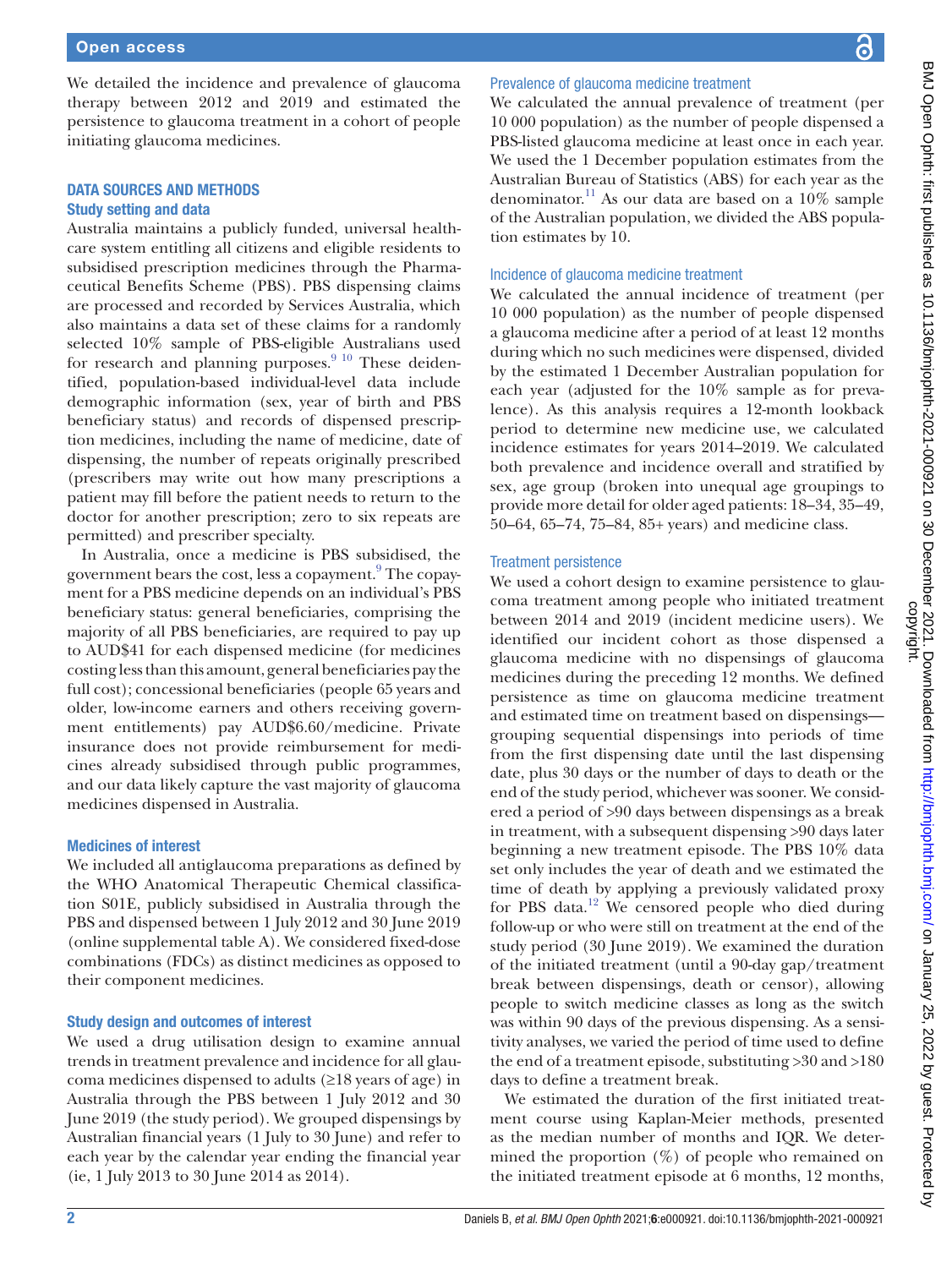

Figure 1 Prevalence (left) and incidence (right) of glaucoma medicine treatment by age group.

24 months and 36 months from initiation. We calculated persistence with glaucoma medicines overall and stratified by the initiation medicine class (allowing for switches to different medicine classes so long as they did not take place >90 days from the previous dispensing), the number of repeats prescribed at initiation, sex and age group (18–34, 35–49, 50–64, 65–74, 75–84, 85+ years). We determined median follow-up time as the time from first antiglaucoma medicine dispensing until death or the end of the study period using according to the reverse Kaplan-Meier method.<sup>13</sup> Analyses were performed using SAS V.9.4 (SAS Institute, Cary, North Carolina) and R V.3.3.3.

#### **RESULTS**

Between 2013 and 2019, a total of 2 865 309 PBS-listed glaucoma medicines were dispensed to 67 785 people 18 years and older. Prostaglandin analogues (PA) accounted for 43% of all glaucoma medicine dispensings across the

<span id="page-2-0"></span>period, followed by FDCs (32%) and carbonic anhydrase inhibitors (CAIs) (9.4%).

## Prevalence of glaucoma medicine treatment

The annual prevalence of treatment remained consistent across the study period; 180 per 10 000 population in 2013 and 184 per 10 000 population in 2019 [\(online supple](https://dx.doi.org/10.1136/bmjophth-2021-000921)[mental table B](https://dx.doi.org/10.1136/bmjophth-2021-000921)). Prevalence of treatment increased with each age group and peaked among people aged 85 years and older ([figure](#page-2-0) 1/ [online supplemental table B](https://dx.doi.org/10.1136/bmjophth-2021-000921)). PAs were the most prevalent glaucoma medicine, followed by FDCs and CAIs ([online supplemental table B](https://dx.doi.org/10.1136/bmjophth-2021-000921)). Women had slightly higher treatment prevalence than men throughout the study period.

## Incidence of glaucoma medicine treatment

Incidence also remained stable across the study period; with 36 new users per 10 000 population in 2013 and 37 new users per 10 000 population in 2019 [\(online](https://dx.doi.org/10.1136/bmjophth-2021-000921)



<span id="page-2-1"></span>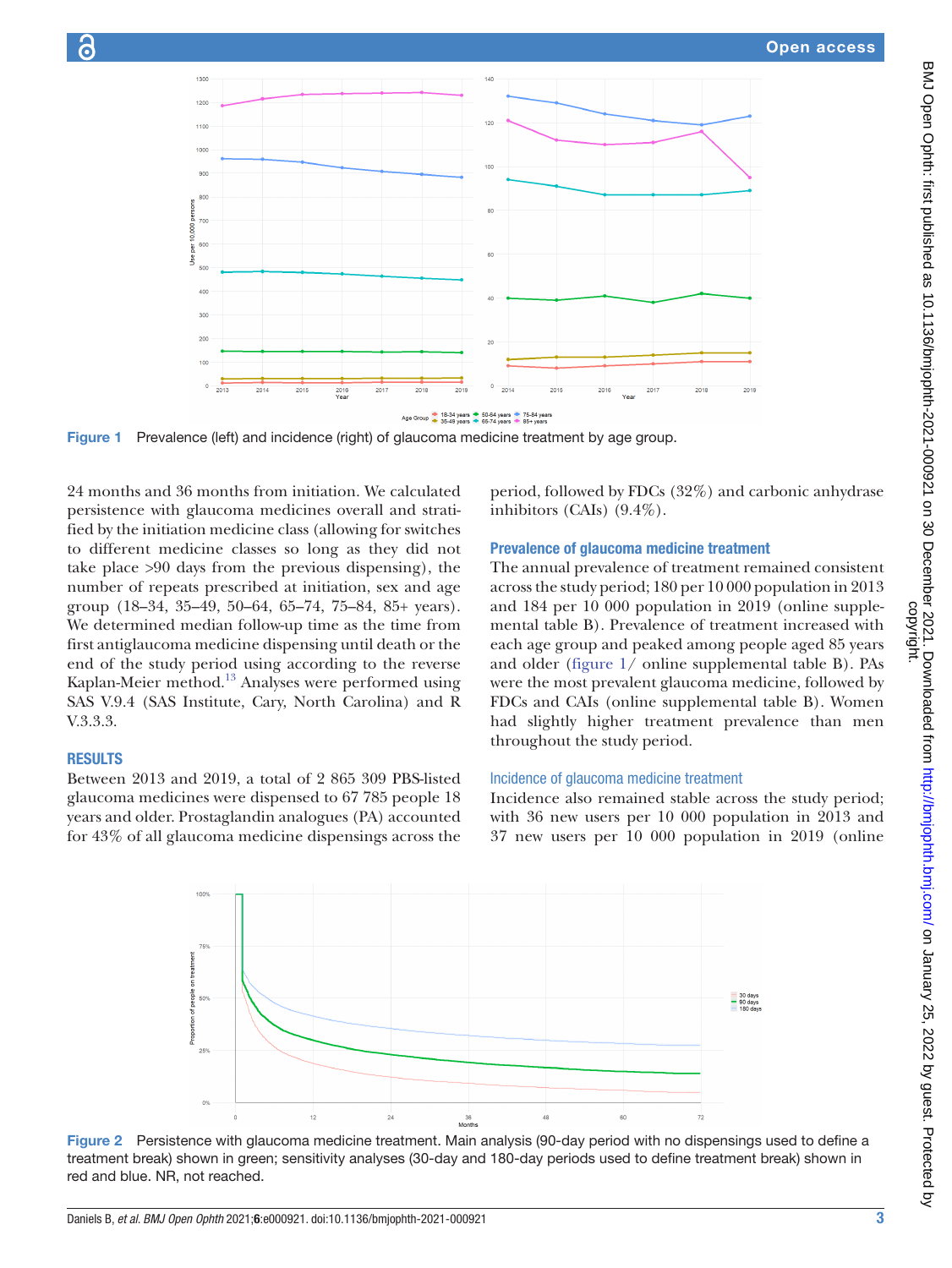<span id="page-3-0"></span>

| Characteristics of people initiating glaucoma<br>Table 1<br>medicines (2014-2019), included in persistence analysis |         |               |
|---------------------------------------------------------------------------------------------------------------------|---------|---------------|
|                                                                                                                     | N       | $\frac{0}{0}$ |
| <b>Total</b>                                                                                                        | 34 900  | 100           |
| Sex                                                                                                                 |         |               |
| Female                                                                                                              | 18 3 66 | 52.6          |
| Male                                                                                                                | 16 534  | 47.4          |
| Age group, years                                                                                                    |         |               |
| 18-34                                                                                                               | 3223    | 9.2           |
| $35 - 49$                                                                                                           | 3495    | 10.0          |
| 50-64                                                                                                               | 8984    | 25.7          |
| $65 - 74$                                                                                                           | 9659    | 27.7          |
| 75-84                                                                                                               | 7068    | 20.3          |
| $85+$                                                                                                               | 2471    | 7.1           |
| Medicine class                                                                                                      |         |               |
| Prostaglandin analogues                                                                                             | 14725   | 42.2          |
| Carbonic anhydrase inhibitors                                                                                       | 8062    | 23.1          |
| Sympathomimetics                                                                                                    | 3554    | 10.2          |
| Beta blocking agents                                                                                                | 2699    | 7.7           |
| Multiple medicine classes                                                                                           | 1663    | 4.8           |
| Para-sympathomimetics                                                                                               | 606     | 1.7           |
| Fixed dose combinations (all)*                                                                                      | 3591    | 10.3          |
| PA and BB                                                                                                           | 1560    | 4.5           |
| <b>SYM and BB</b>                                                                                                   | 1207    | 3.5           |
| CAI and BB                                                                                                          | 590     | 1.7           |
| <b>CAI and SYM</b>                                                                                                  | 234     | 0.7           |
| Prescriber type                                                                                                     |         |               |
| Ophthalmologist                                                                                                     | 18 0 85 | 51.8          |
| General practitioner                                                                                                | 6152    | 17.6          |
| Other†                                                                                                              | 4979    | 14.3          |
| Unknown‡                                                                                                            | 5684    | 16.3          |
| Number of repeats prescribed at initiation                                                                          |         |               |
| 0                                                                                                                   | 10 511  | 30.1          |
| $1 - 3$                                                                                                             | 4300    | 12.3          |
| $4 - 6$                                                                                                             | 20 089  | 57.6          |
| Number of dispensing in the first 12 months of initiation of<br>treatment                                           |         |               |
| 1                                                                                                                   | 12 597  | 36.1          |
| $2 - 9$                                                                                                             | 12 961  | 37.1          |
| $10+$                                                                                                               | 9342    | 26.8          |
| Died during study period                                                                                            |         |               |
| Yes                                                                                                                 | 2560    | 7.3           |
| No                                                                                                                  | 32 340  | 92.7          |

\*The total number of fixed-dose combinations initiated, overall and stratified by combination are presented.

†All other specialities.

‡Prescriber type is missing for 16% of dispensing records.

BB, beta blocker; CAI, carbonic anhydrase inhibitor; PA, prostaglandin analogue; SYM, sympathomimetic.

[supplemental table C\)](https://dx.doi.org/10.1136/bmjophth-2021-000921). Incidence was similar between sexes and increased with each age group, peaking in ages 75–84 years [\(figure](#page-2-0) 1).

#### Persistence to treatment

Among the 34 900 people initiating glaucoma medicines during 2014–2019, 37.0% remained on treatment at 6 months from initiation, 29.8% at 12 months and 19.2% at 36 months [\(figure](#page-2-1) 2; [online supplemental table](https://dx.doi.org/10.1136/bmjophth-2021-000921) [D](https://dx.doi.org/10.1136/bmjophth-2021-000921)). The most frequently initiated treatments were PAs  $(42.2\%)$ , CAIs  $(23.1\%)$  and sympathomimetics  $(10.2\%;$ [table](#page-3-0) 1). Most people were prescribed 4–6 repeats or zero repeats at initiation ([table](#page-3-0) 1). With a median follow-up time of 31.3 months  $(IQR: 12.6-51.4)$ , the median time on any glaucoma treatment was 2.3 months (IQR: 1.0–19.2). Treatment duration varied by the number of repeats prescribed at initiation, with those prescribed 4–6 repeats having the longest median treatment duration, 8.5 months (IQR: 1.7–51.5) and those prescribed zero repeats have the shortest treatment duration, 1.0 months (IQR: 1.0–1.0; [online supplemental figure A](https://dx.doi.org/10.1136/bmjophth-2021-000921)). The median treatment duration was 13.2 months (IQR: 2.5—not reached) for those initiating PAs but less than 3 months for people initiating all other medicine classes [\(figure](#page-4-0) 3; [online supplemental table D\)](https://dx.doi.org/10.1136/bmjophth-2021-000921). Persistence increased with age—the proportion of people who remained on treatment at 12 months from initiation was 35.8%, 40.4% and 43.9%, respectively, among ages 65–74 years, 75–84 years and 85 years and older [\(figure](#page-4-1) 4; [online supplemental table D\)](https://dx.doi.org/10.1136/bmjophth-2021-000921).

#### **DISCUSSION**

Persistence with glaucoma medicines is crucial for treatment efficacy and our study suggests that most people in Australia have suboptimal persistence. Our national, population-based study highlights that only one-third of people initiating treatment remained on treatment 6–12 months following initiation. Such a low rate of persistence has implications for treatment efficacy if these medicines are not being used in accordance with recommended guidelines, efficacy estimates from clinical trials may not be translating to the real world. Progression of glaucoma can often be managed with these treatments and our findings represent a potentially significant public health issue for Australia. While treatment persistence increased with age, and glaucoma is primarily a condition of old  $age<sub>i</sub><sup>2</sup>$  our findings suggest the need for targeted interventions to improve treatment adherence in Australia.

Persistence and adherence to topical glaucoma therapy is a long standing challenge, with people self-reporting high levels of persistence that are not borne out by studies of pharmaceutical claims. $14-17$  Our persistence findings were similar to those observed in a decade-old Australian study, [8](#page-6-2) suggesting that little has changed in Australia to improve treatment persistence during the past decade. The previous study found that 39% of people remained on treatment at 12 months from initiation compared with 37% in the current analysis. Though the authors used a 6-month lookback period to define treatment initiation (compared with our use of 12 months to define initiation), the previous study used the same data source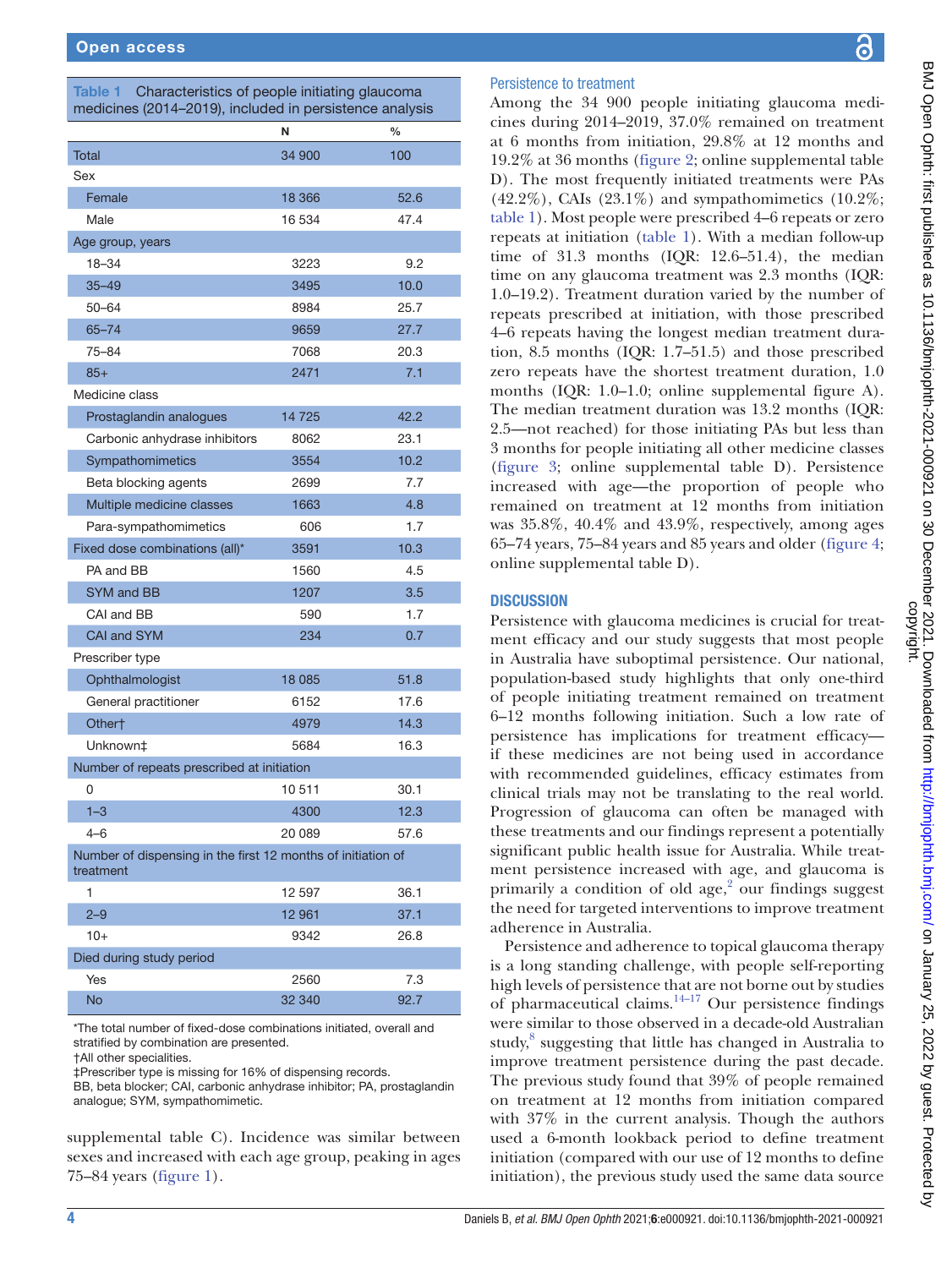



Figure 3 Persistence with glaucoma medicine treatment, by initiated medicine (90 days used to define treatment break). FDC, fixed-dose combinations; NR, not reached.

as our study and our results are a highly comparable. Our findings are also in line with those reported from a population-based study from Taiwan, where 24% of people persisted with treatment to 2 years, and the 2-year persistence rate increased with age and was higher for people receiving PAs.[16](#page-6-8)

To account for the fact that some people may use IOPlowering medicines short-term—such as those recovering from cataract surgery—we stratified our persistence analyses by the number of repeat prescriptions at initiation. A typical dispensing equates to a month's supply of medicine, and most people were dispensed medicines with either zero repeat prescriptions (one total prescription) or five repeats (six total prescriptions). Persistence was notably higher in those prescribed 4–6 repeats at initiation. While less than half of these people were on treatment at 1 year from initiation, 25% were still on treatment at 52 months or longer (per our 75th percentile estimate of treatment duration), highlighting that there is a subgroup of people who do persist with their initiated treatment.

The patient organisation, Glaucoma Australia, launched multiple educational campaigns aimed at improving treatment persistence during the study period.[18 19](#page-6-9) Skalicky *et al* note that these programmes may have improved patients' knowledge about their treatment and reduced anxieties, but they did not impact medicine adherence. $20$  FDC treatments are also seen as a strategy for improving medicine adherence as they reduce the

<span id="page-4-0"></span>number of medicines a person must remember to take.<sup>[2](#page-5-0)</sup> We found that persistence with FDCs was low and similar to that with beta blockers or other, non-FDC medicine combinations. Interestingly, Hwang *et al* found that 2-year persistence was higher for people *not* taking FDCs and for those taking three or more medicines.<sup>[16](#page-6-8)</sup> A recent, smallsample pilot study found that the biggest challenges to persistence with treatment were patient difficulty in administering medicines, patient memory and a diag-nosis of depression.<sup>[7](#page-6-1)</sup> The situation is further complicated by the 'white-coat adherence' phenomenon, whereby people begin using glaucoma medicines more regularly in the days leading up to a visit with their physician causing their IOP to appear to be under control—only to reduce adherence again following the visit.<sup>17</sup> More research is needed to design effective interventions to improve treatment persistence and adherence.

Just as persistence has remained constant over the past decade in Australia, we observed steady annual prevalence and incidence for glaucoma medicine treatment of around 180/10 000 and 36/10 000 between 2013 and 2019. These figures are similar to those reported from international studies.<sup>21</sup> <sup>22</sup> While prevalence and incidence have remained constant in Australia over the study period, the absolute size of the population entering the age groups at highest risk of developing glaucoma (65+ years) has grown dramatically and, as with many other conditions, treatment for glaucoma is likely to demand more resources in the coming decade. Non-medical

<span id="page-4-1"></span>

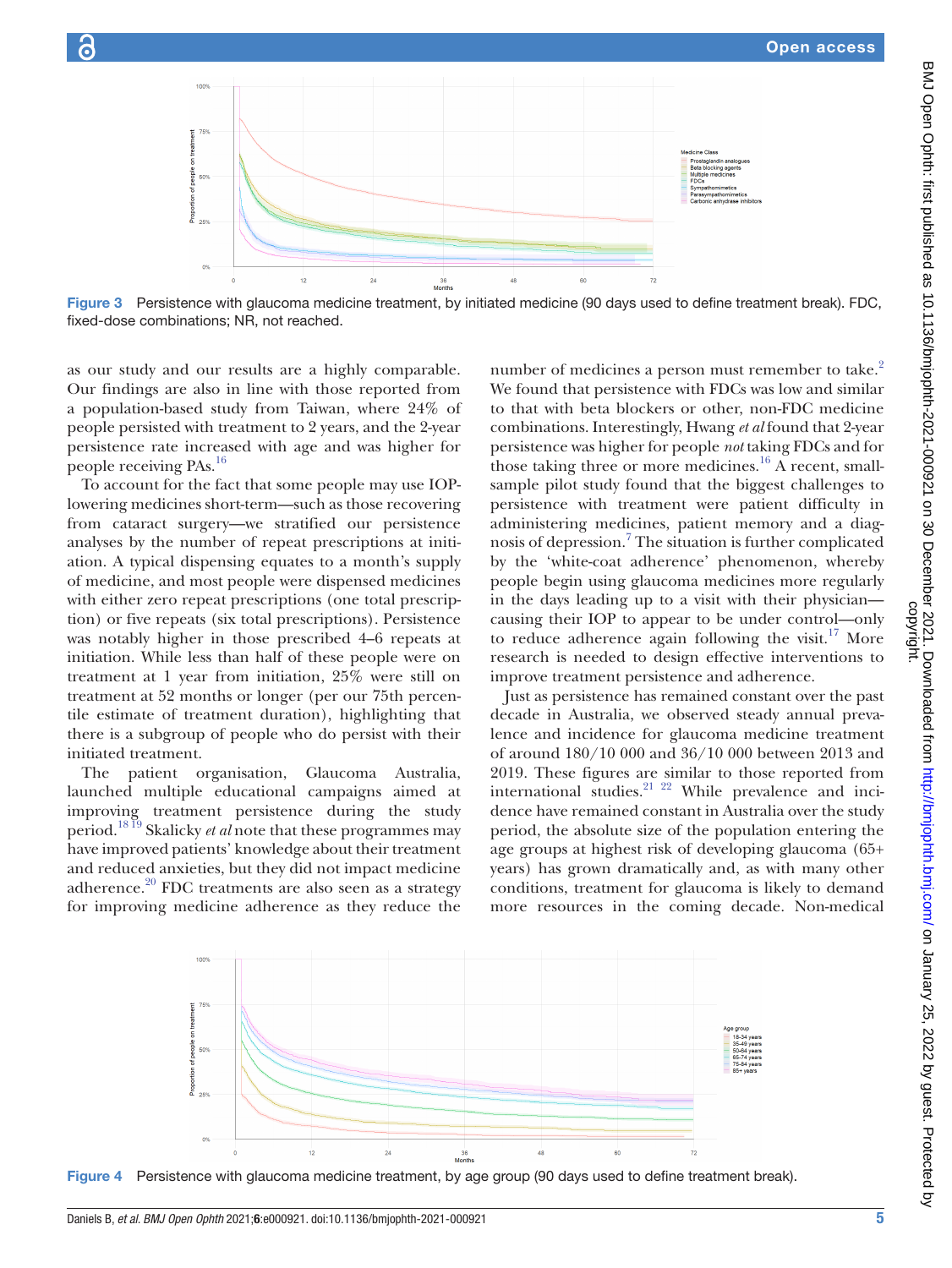therapies are being increasingly used to treat glaucoma, particularly laser trabeculoplasty.<sup>[2](#page-5-0)</sup> Australian Medicare statistics show noticeable increases in several of these procedures from 2017 to 2018 [\(online supplemental](https://dx.doi.org/10.1136/bmjophth-2021-000921) [figure B\)](https://dx.doi.org/10.1136/bmjophth-2021-000921). These procedures have the potential to impact the use of glaucoma medicines.

#### Strengths and limitations

Our study has several strengths and limitations. We used a large, nationally representative data set comprising dispensing records for 10% of all Australian residents eligible for publicly subsidised medicines to examine the use of glaucoma medicines. Our findings are likely to generalise to populations of similar developed nations. These data do not include information on comorbidities, diagnoses or information related to individuals' glaucoma (ie, IOP measures). The study data do not include information on prescribed/intended duration of treatment, and we estimated this measure based on dispensing records. To account for this, we varied the period of time we used to define a treatment break, including analyses using 30 days and 180 days to define treatment discontinuation. We also stratified our persistence analyses by the number of repeats prescribed at initiation, reasoning that people prescribed no repeats were either initiating a therapeutic trial or for intended short-term pressure-lowering therapy in the absence of glaucoma, whereas those prescribed maximum repeats were more likely intended for chronic therapy. Our estimate of persistence to treatment for all people initiating glaucoma medicines is the result of a heterogenous patient group while those estimates were stratified by number of repeats—and particularly those based on 4–6 repeats may more closely reflect the persistence of patients with a glaucoma diagnosis. This more conservative estimate still shows less than 50% persistence at 1 year and less than 25% persistence at 5 years.

PBS data include dispensing records for medicines publicly subsidised by the PBS, not medicines paid for privately, and our results may slightly underestimate the true outcomes where people self-funded their prescriptions. Most glaucoma medicines are below the  $PBS$  copayment threshold $9$  for general PBS beneficiaries (most PBS beneficiaries <65 years of age; currently AUD\$41.30), and some of these beneficiaries may have filled private prescriptions instead of PBS prescriptions. However, all glaucoma medicines cost above the threshold for concessional beneficiaries (all those 65 years and older; currently AUD\$6.60), meaning that the overwhelming majority of Australians with glaucoma would have no motive to seek these medicines outside of the PBS. Finally, as in all studies based on dispensing data, we do not know whether individuals used the dispensed glaucoma medicines—meaning that the true figures of treatment persistence are no better than our estimates.

#### **CONCLUSIONS**

The prevalence and incidence of glaucoma treatment have not changed in Australia over the past decade, and real-world persistence with treatment remains poor. As a result, this form of treatment in real-world practice may be less effective than clinical trials have reported. The preventable disease progression implied by our findings represent a potentially important public health problem for Australia and similar countries. FDCs have not improved the situation to date and targeted interventions are required to improve treatment persistence. Population-based linkage studies may be helpful to elucidate the key characteristics responsible for prolonged persistence to medical therapy.

Acknowledgements We thank Services Australia for providing the data for this study. We thank Carolyn Cameron and Rebecca Schnabel for their contribution to this study.

Contributors BD, PH, IK, CB and HZ conceived of the initial concept and study design. CB and BD had access to the dataset and performed all data cleaning and analyses. BD wrote the original draft and all authors were involved in data interpretation, reviewing and editing the manuscript and the decision to submit for publication. BD acted as guarantor of the manuscript.

Funding This study was sponsored by Allergan (prior to its acquisition by AbbVie). This research was further supported by the National Health and Medical Research Council (NHMRC) Centre of Research Excellence in Medicines Intelligence (ID: 1196900). HZ is supported by a UNSW Scientia Programme Award. CB is supported by an Australian Government Research Training Programme PhD scholarship.

Competing interests PH is a consultant to Allergan, an AbbVie company. IC was an employee of AbbVie when the study was conducted. BD, CB, and HZ have no competing interests to declare.

Patient consent for publication Not applicable.

Ethics approval This study does not involve human participants.

Provenance and peer review Not commissioned; externally peer reviewed.

Data availability statement Data may be obtained from a third party and are not publicly available. Data are not available without the express permission of the data custodians.

Supplemental material This content has been supplied by the author(s). It has not been vetted by BMJ Publishing Group Limited (BMJ) and may not have been peer-reviewed. Any opinions or recommendations discussed are solely those of the author(s) and are not endorsed by BMJ. BMJ disclaims all liability and responsibility arising from any reliance placed on the content. Where the content includes any translated material, BMJ does not warrant the accuracy and reliability of the translations (including but not limited to local regulations, clinical guidelines, terminology, drug names and drug dosages), and is not responsible for any error and/or omissions arising from translation and adaptation or otherwise.

Open access This is an open access article distributed in accordance with the Creative Commons Attribution Non Commercial (CC BY-NC 4.0) license, which permits others to distribute, remix, adapt, build upon this work non-commercially, and license their derivative works on different terms, provided the original work is properly cited, appropriate credit is given, any changes made indicated, and the use is non-commercial. See:<http://creativecommons.org/licenses/by-nc/4.0/>.

#### ORCID iD

Benjamin Daniels<http://orcid.org/0000-0001-8617-6055>

#### REFERENCES

- 1 Mitchell P, Smith W, Attebo K, *et al*. Prevalence of open-angle glaucoma in Australia. the blue Mountains eye study. *[Ophthalmology](http://dx.doi.org/10.1016/s0161-6420(96)30449-1)* 1996;103:1661–9.
- <span id="page-5-0"></span>2 Lusthaus J, Goldberg I. Current management of glaucoma. *[Med J](http://dx.doi.org/10.5694/mja2.50020)  [Aust](http://dx.doi.org/10.5694/mja2.50020)* 2019;210:180–7.
- 3 Kingman S. Glaucoma is second leading cause of blindness globally. *[Bull World Health Organ](http://dx.doi.org//S0042-96862004001100019)* 2004;82:887–8.